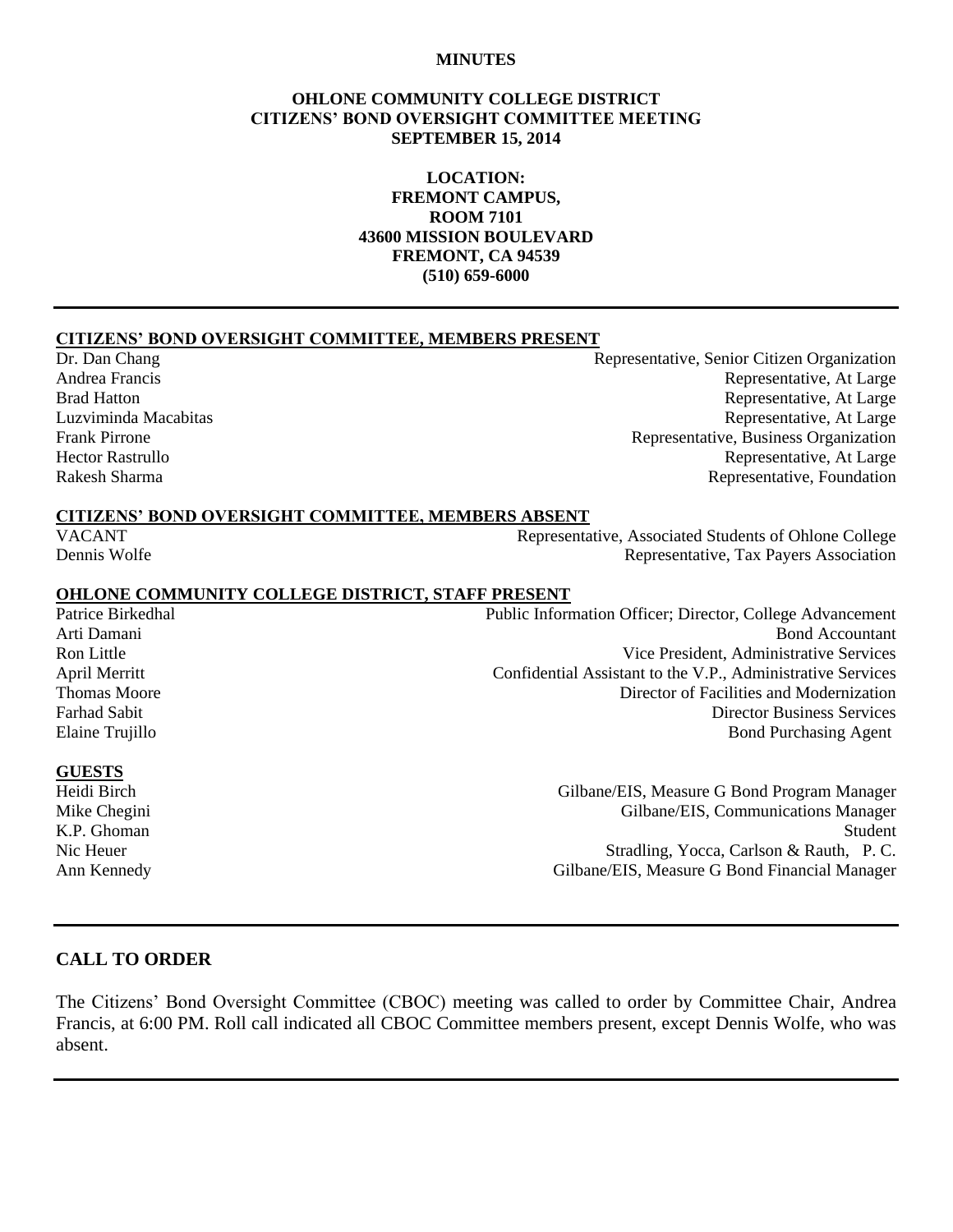### **I. APPROVAL OF AGENDA**

Committee member, Brad Hatton, made a motion to approve the agenda as presented. The motion was seconded by Committee member, Rakesh Sharma. The motion was unanimously carried by all Committee members present.

### **II. APPROVAL OF MINUTES**

Committee member, Rakesh Sharma made a motion to approve the minutes from the previous meeting on June 16, 2014. The motion was seconded by Committee member, Frank Pirrone The motion was unanimously carried by all Committee members present.

# **III. COMMITTEE MEMBERS' ATTENDANCE REPORT**

Ron Little presented the attendance report to the Committee. No concerns were expressed by the Committee.

# **IV. RECOGNITION OF REAPPOINTED COMMITTEE MEMBERS**

Andrea Francis recognized Brad Hatton, Frank Pirrone and Dennis Wolfe on their reappointments. All three members' terms will end in June 2016.

# **V. COMMUNICATIONS FROM COMMITTEE MEMBERS**

Rakesh Sharma thanked the Committee for all of their hard work.

## **VI. COMMUNICATIONS FROM STAFF**

Ron Little presented the August 2014 issue of the Measure G Newsletter to the Committee. Ron recognized Heidi Birch of Gilbane for creating another successful newsletter. Ron highlighted several articles in the newsletter, including the Newark Modulars, the Newark overflow parking and the Smith Center fire alarm installation.

Ron shared move updates, including the VPAS move to Building 20, the CNET move to Newark, the Flea Market move to Building 18 and the Gallaudet move to Building 6. Ron also stated the bus stop will be relocated to Pine Street for the Fall Semester.

*Rakesh Sharma: Will the olive trees be relocated?*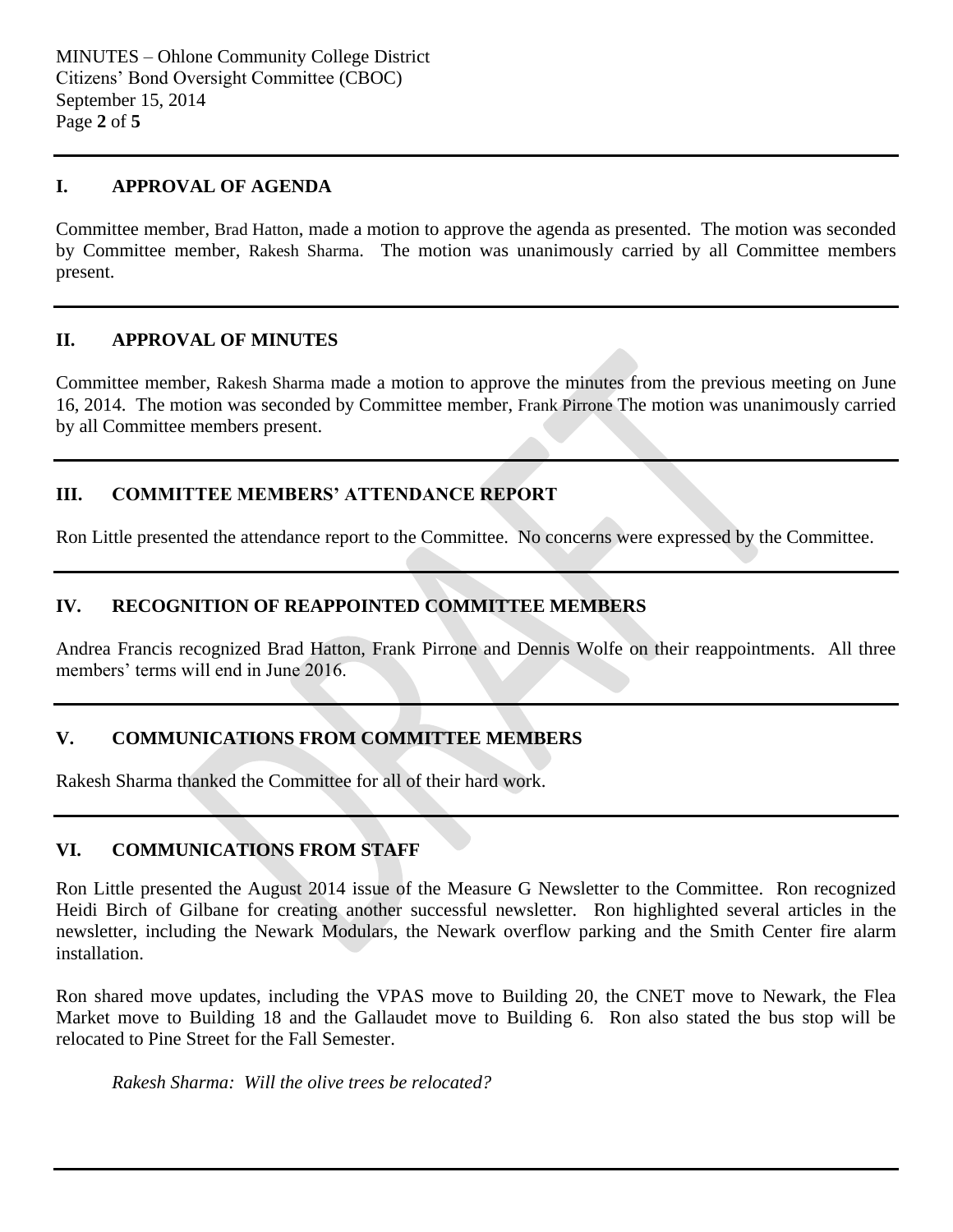*Thomas Moore: Olive trees will be pruned. We have no plans at this time to relocate or remove olive trees.*

### **VII. COMMUNICATIONS FROM THE PUBLIC**

No items were presented to the Committee.

### **VIII. BYLAW REVIEW AND TRAINING**

Ann Kennedy introduced Nic Heuer of Stradling, Yocca, Carlson & Rauth, P. C. to the Committee. Nic presented an overview of the bylaws governing the Committee, including recent updates. Nic noted how the Brown Act and Ed Code impact the Committee. The Brown Act mandates that information be available for public view in a timely manner. The Bylaws are governed by the Ed Code.

*Dr. Dan Chang: What is the point of the Committee? What is our purpose?*

*Andrea Francis: Our job is accountability, credibility and oversight. Our job is to ensure bond expenses are appropriate. We have a fiscal responsibility to the public. This is done very well at Ohlone…the Bond Team…the staff…the other agencies… They are all impressive.* 

*Rakesh Sharma: Let us say that when you are doing your due diligence in reviewing expenses, you have a concern. You have the absolute right to bring that to the Committee.* 

*Ann Kennedy: Yes. Nic, this Committee oversees A and G. A is closing. Is there anything you need to say to the Committee as they oversee the closure of Measure A?*

*Nic Heuer: No. Before you had two to oversee, and now you just have one bond program.*

*Ann Kennedy: Do the bylaws need to be amended?*

*Nic Heuer: The bylaws do not need to be amended.*

*Rakesh Sharma: Are members' terms related to measures?*

*Nic Heuer: Terms are not related to Measures.*

### **IX. MEASURE G PROJECT UPDATE**

Thomas Moore provided an update on the Athletic Fields. CW Driver has been selected as the contractor for the Athletic Fields through a lease-leaseback procurement method.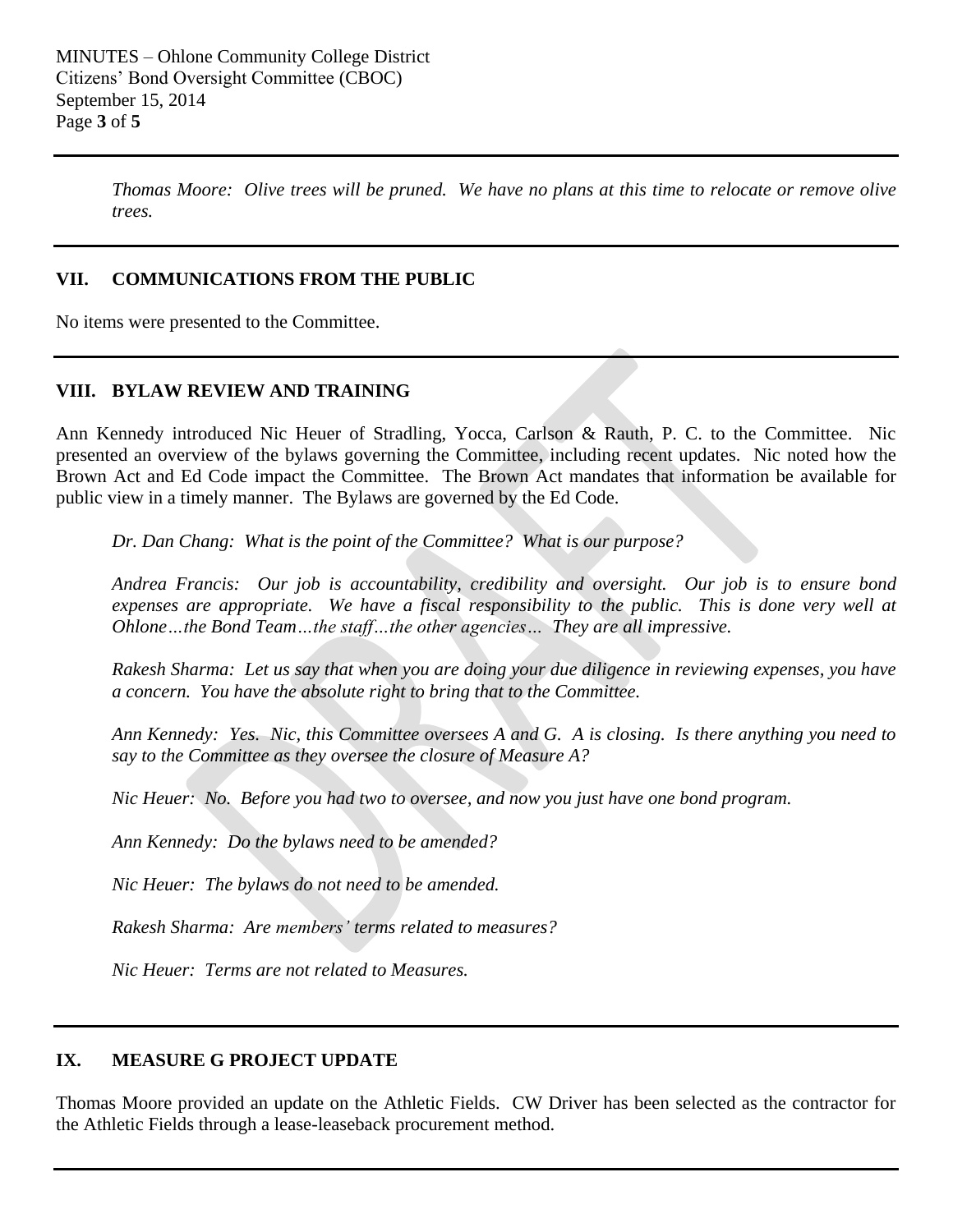*Hector Rastrullo: Could you explain lease-leaseback?*

*Thomas Moore: It allows you to select a contractor based on a price component plus quality. We are looking for a balance between price and quality. At the end of the process, the selected contractor gives us a guaranteed maximum price. It is a fixed price.* 

*Dr. Dan Chang: We lease the property?*

*Thomas Moore: We enter into a lease of the property to them. The 'leaseback' portion is the payments we make during and at the end of the construction.*

*Heidi Birch: The lease-leaseback contractor comes on early in the process. So you get their input plus the subcontractors' input.*

*Thomas Moore: That is very important. The contractor completes a review of the project to address issues ahead of time. The contractor has a long period of time to review everything so that we are confident that everything has been reviewed. CW Driver has completed 16 lease-leaseback projects, including two community colleges and five athletics fields. They are experienced on working on campuses so they know how to mitigate. And they have a database of about 300 subcontractors. Plus they are very well versed with DSA regulations*.

*Andrea Francis: What is the warranty period if it is all grass?*

*Thomas Moore: The problem was maintenance. It has to be replaced as well. There is a greater initial cost, but you have year round usage with synthetic turf.*

Thomas presented the updates on Buildings 5 and 9. It was suggested by a user group that Building 5 have better lighting and a larger student lounge area. The food service/cafeteria will be updated. The staircase will be reworked. There will be up to five main student areas.

# **X. BOND SALE UPDATE**

Ron Little presented an update on the Bond Sale to the Committee. Ohlone Community College District received high credit ratings prior to the bond sale. The District's creditworthiness allowed for a 1.94 to 1 repayment ratio. The State mandates that repayment ratios stay at or below 4 to 1. Wells Fargo purchased \$45 million of the \$75 million bonds sold.

*Dr. Dan Chang: Are we not paying principal for the first 4 years?*

*Ron Little: We are paying some principal in order to receive a lower interest rate and to maintain the Measure G tax rate near the voter estimate of \$19.95 per \$100,000 of AV.*